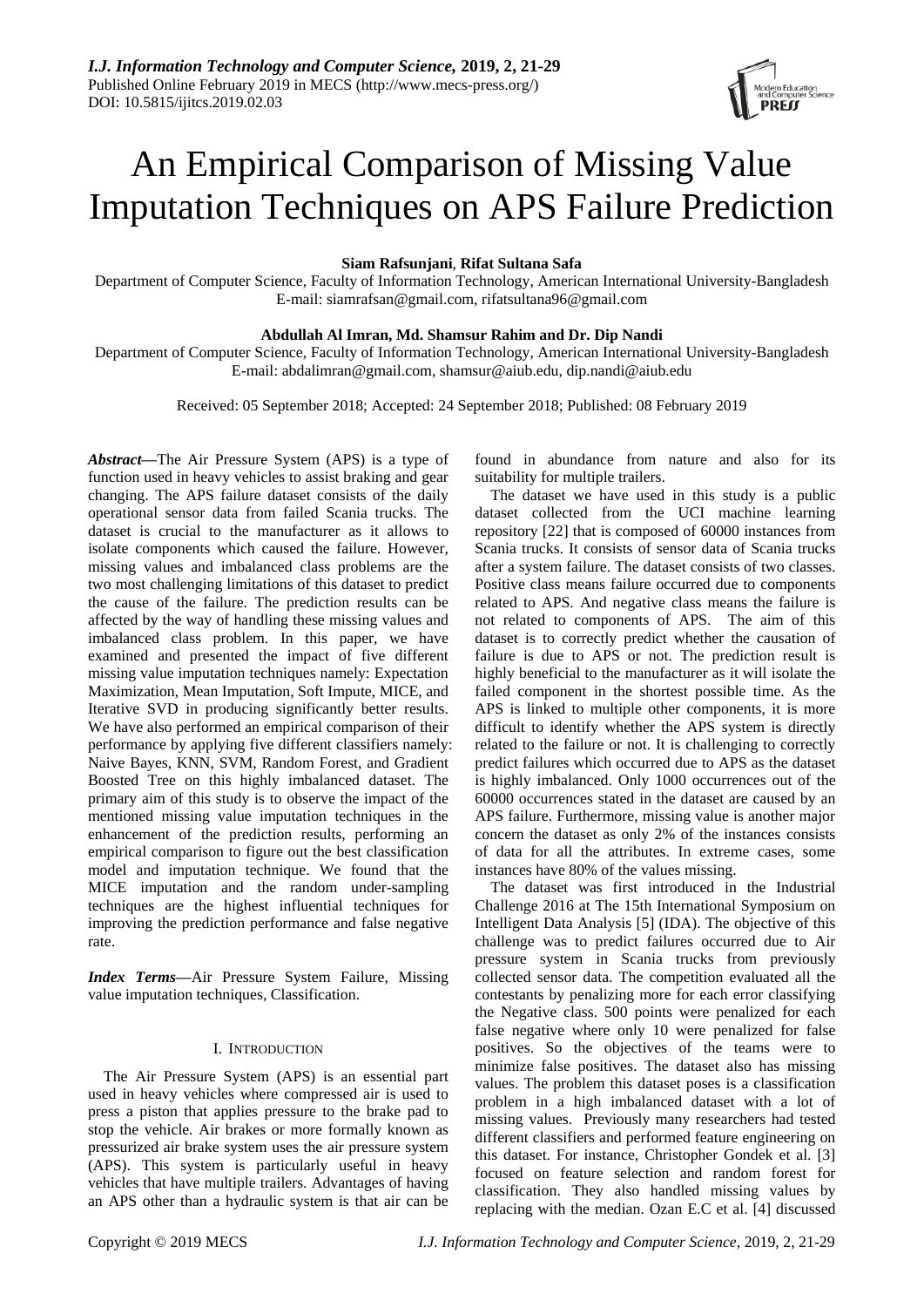an optimized k-NN to predict the outcome and used KNN imputation to impute missing values. Cerquiera V. et al. [2] applied a meta feature engineering technique and dealt with missing values by removing with a high amount of missing values and also used SMOTE [24] for handling the imbalanced class problem.

Although researchers worked on handling missing values in this dataset they did not explore the impact of other modern missing value imputation techniques in this dataset which could significantly enhance the prediction performance the traditional techniques. To overcome the research gap, we have applied five popular missing value imputation techniques named Expectation Maximization, Mean Imputation, Soft Impute, MICE, and Iterative SVD to handle the missing values and evaluated their impact by applying five different classifiers: i) Naive Bayes ii) KNN iii) Random forest iv) Support vector machine and v) Gradient boosted tree on each imputed dataset. Finally, an empirical comparative analysis has been performed to find out the best imputation technique as well as the best classifier. We have handled the imbalanced class problem using an under-sampling technique. We have found that the Naive Bayes classifier performed better for all the imputed datasets before handling imbalance class problem but Random Forest classifier performed better on all the balanced datasets. Furthermore, we have identified the Mean imputation technique as the best missing value imputation technique for this dataset. However, if the false negative rate is only concern rather than accuracy, then Soft Impute outperforms other imputation techniques and Naive Bayes dominates over the other classifiers.

The rest of this paper is structured as follows - Section II briefly describes previous works done on the dataset. Section III contains the data description. After that Section IV includes the preprocessing of the dataset. Section V and VI contains the methodology and result analysis.

#### II. RELATED WORKS

Previous researchers worked on different techniques to build prediction models that were able to predict whether a vehicle faces imminent failure because of a specific component of the APS or not.

Costa C.F. et al. [1] presented some solutions for the IDA challenge held on 2016. They handled the missing value problem by imputing the dataset using Mean imputation and Soft Impute. Then we used the Random Forest, Logistic regression, KNN and Support Vector Machine to predict the output class. They calculated the miscalculation cost for the prediction. For each False Negative, 500 points were penalized and for each False Positives, 10 points. Finally, they evaluated the miscalculation cost with a baseline by randomly assigning a class and then compared the classifiers. They found that Random Forest classifier performed the best among other classifiers.

Cerquiera V. et al. [2] described a data mining workflow for predictive maintenance of heavy trucks. To deal with high quantity of missing values and high imbalance in class distribution of the dataset they followed four approaches - A filter that excludes a subset of features examples, a meta feature engineering method to create a meta-level feature set, a sampling method for imbalance class, and a boosted tree to learn the target concept. After following the approaches, the results showed that the meta feature engineering and boosted tree methods were critical for improving the performance of the classifiers.

Christopher Gondek et al. [3] used an approach to minimize overall costs for the air pressure system of Scania trucks. They used feature creation on a histogram. In their study, a combination of feature selection and feature engineering techniques had been applied while constantly evaluating results using the Random Forest classifier. The results they found were better than naive approaches of checking every truck for failure or reactive approaches of not checking any truck until failure.

Ozan E.C et al. [4] discussed an optimized k-NN classifier to estimate missing data on this imbalanced dataset. They handled the missing value problem by using KNN imputation. As the number of complete instances is very low, they used a modified version of the Heterogeneous Euclidean Overlap Metric (HEOM) to calculate the distance as traditional Euclidean distance function cannot measure distance for so few complete instances.

Biteus, J et al [23] proposed a maintenance plan for Scania trucks using machine learning, constraint programming, and route optimization, Using the APS failure dataset they trained a predictive random forest model which given a new vehicle sensor data as input would compute a maintenance plan.

Different researchers had used different techniques while deciding the best imputation strategy for their dataset. There are mainly three strategies while dealing with missing values.

1) Deletion methods: If missing instances are low in number we can safely delete the instances with missing values. But deleting more than a few cases can have effect on the sample size. As sample size is directly linked to the performance of a model. Deleting large number of instances is not advised.

2) Mean/Mode Substitution: Replace missing values with sample Mean/Mode. It is a simple yet powerful technique to handle missing values. For example Muhammad U. Fahri et al [31] used mean imputation to predict student achievement based on motivation, learning and emotional intelligence. We discussed more about mean imputation later in the paper.

3) Model based methods: Using mathematical models to predict the missing values. For example Zhengbing Hu et al [32] tried to recover missing values using methods based on Computaional intelligence.

All of the researchers addressed the issue of the dataset having missing values but did not explore other state of the art imputation techniques. This paper aims to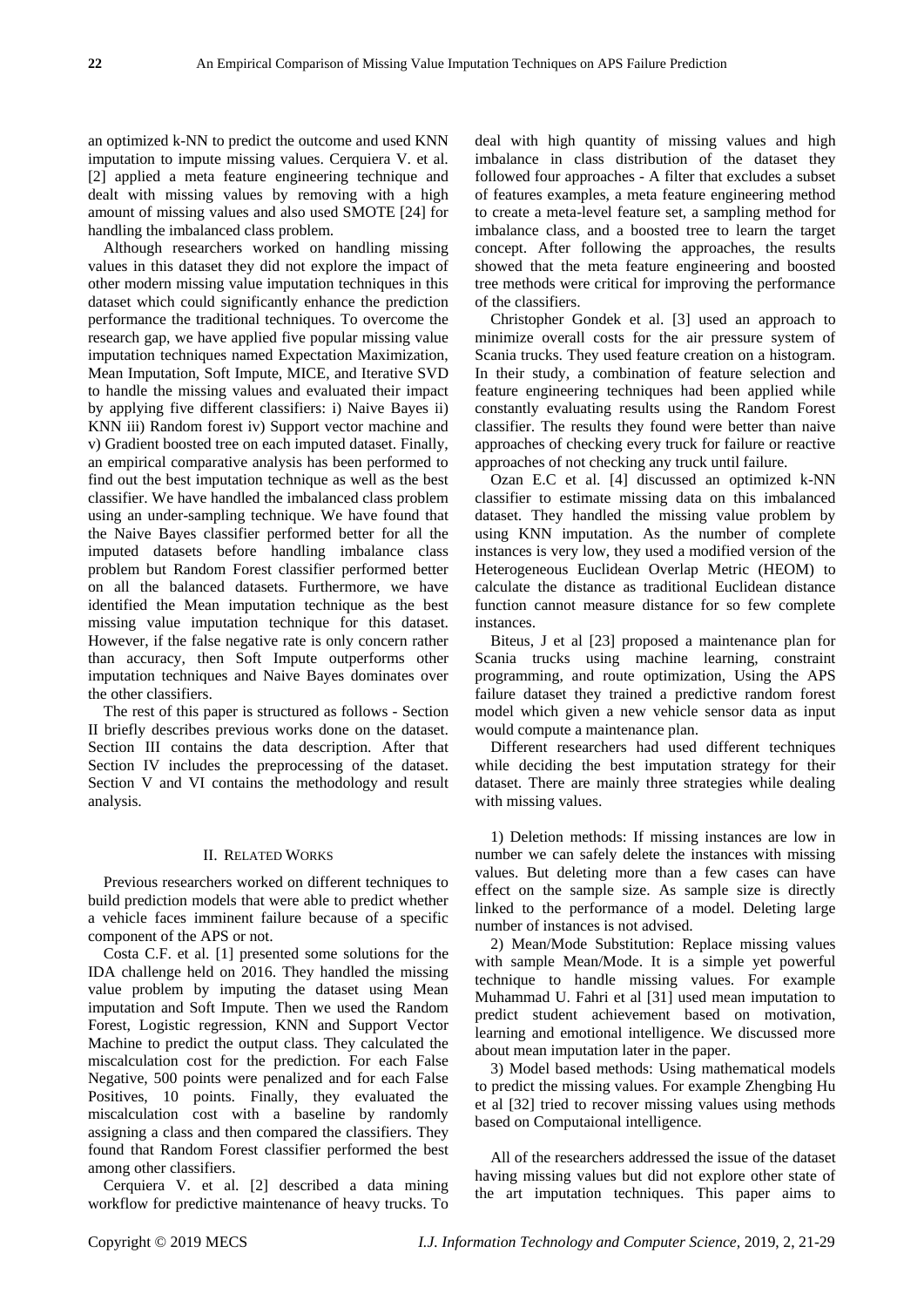overcome this research gap by comparing five different imputation techniques whether it has any impact on predicting the failure or not.

## III. DATA DESCRIPTION

The dataset has been collected from the UCI Machine Learning Repository [22]. It consists of sensor data which was collected from everyday usage of heavy Scania trucks. The training set contains in total 60000 instances in which only 1000 are positive classes and the rest 59000 instances belong to the negative class. The test set contains 16000 instances in which 375 instances are of positive class and 15625 instances are of negative class. There is only 2% positive class and 98% negative class. So even if we classify all as a negative class, still we would get 98% accuracy. The total number of attributes is 171. The names of the attributes are anonymized due to proprietary reason. All instances are numeric. There is a huge number of missing values in the dataset. 8 attributes contain missing value more than 50%. There is only 2% instance that has no missing values. Some instances have up to 80% of their values missing. This dataset is classified as Missing Completely at Random (MCAR), as there is no relationship whether a data point is missing and any value in the dataset is missing or observed.

#### IV. DATA PREPROCESSING

Data collection systems are not perfect and it is very common that the collected data may contain some missing, incorrect and noisy values because of the sensor malfunction. APS failure dataset contains all sensor data with a huge number of missing values. Thus the outcome of data mining algorithms can be significantly affected by such values. That is why data preprocessing plays an essential role in this case [25-27].

In the preprocessing phase, firstly we have replaced the class values "neg" with 0 and "pos" with 1. Then we have identified features that have more than 50% instances missing. We have found that, 8 features had half or more of their instances missing. We have omitted those features from the dataset. We have also found that the features which had more than 50% instances missing in the training set also had a similar percentage of data missing in the test dataset. This leaves us with 163 features. Thirdly, we have performed 5 different missing value imputation techniques on the dataset namely i) Multiple imputation by chained equation ii) Soft impute iii) Expectation maximization and iv) Mean imputation v) Singular Value Decomposition based Method (SVD Method). We have used two open source libraries named fancy impute [8] and impyute [9] for the data imputation. While imputing the missing values, we have used a random seed value of 3 for all the imputation techniques. To save time and maintain the efficiency, we have performed all our experiments in Google Colaboratory platform [11]. Details regarding the imputation techniques are given below.

## *A. Multiple Imputation by chained equation (MICE)*

Multiple Imputation by chained equation has emerged as a principled method for dealing with missing data in large imputation procedure [7]. An important advantage of MICE for our dataset is that MICE can handle different types of variables (continuous, binary, categorical etc.) because each variable is imputed using its own imputation model [10]. In MICE a series of regression models are run on each variable where other features act as independent variables. To figure axis labels, use words rather than symbols. Do not label axes only with units. Do not label axes with a ratio of quantities and units. Figure labels should be legible, about 9-point type.

## *B. Soft Impute*

Soft impute iteratively computes the soft thresholder SVD of a filled in matrix [12]. It works well and fast for datasets with high dimensionality. We have used the implementation proposed by Mazumder et al. [12] in our imputation. Authors fitted the technique on Netflix dataset with 480,189 x 17,770 dimension and 99% data missing. As our dataset also has high dimension, we have chosen to use it in this dataset. Soft impute can be defined by the following equation-

Suppose the matrix  $W_{m^*n}$  has rank r. The solution to the optimization problem is:

minimize 
$$
\frac{1}{2} ||W - Z||_F^2 + \lambda ||Z||_*
$$
 (1)

where

$$
Z = S_{\lambda}(W)
$$
  
\n
$$
S_{\lambda}(W) \equiv UD_{\lambda}V^{'},
$$
  
\n
$$
D_{\lambda} = diag[(d_{1} - \lambda) +, ..., + (d_{r} - \lambda)]
$$
  
\n
$$
UDV^{'} = the SVD of W
$$
  
\n
$$
D = diag[d_{1}, ..., d_{r}]
$$
  
\n
$$
t = max(t, 0)
$$

*C. Expectation maximization*

The Expectation Maximization algorithm [15] is an imputation method that predicts missing values. It is a two-step iterative procedure which is Expectation (E-step) and Maximization (M-step). E-step finds the distribution of missing value. And M-step substitutes the missing value. [14]. Tahani Aljuaid et al [24] found that Expectation maximization imputation works better on numeric dataset. As our dataset is all numeric, we have chosen this to test its impact on our dataset. It calculates the following equation for each case of i.

$$
E(y_{\text{imiss}}|y_{\text{obj}};\mu,\Sigma)
$$
  
And  
cov(y\_{\text{imiss}}|y\_{\text{obj}};\mu,\Sigma) (2)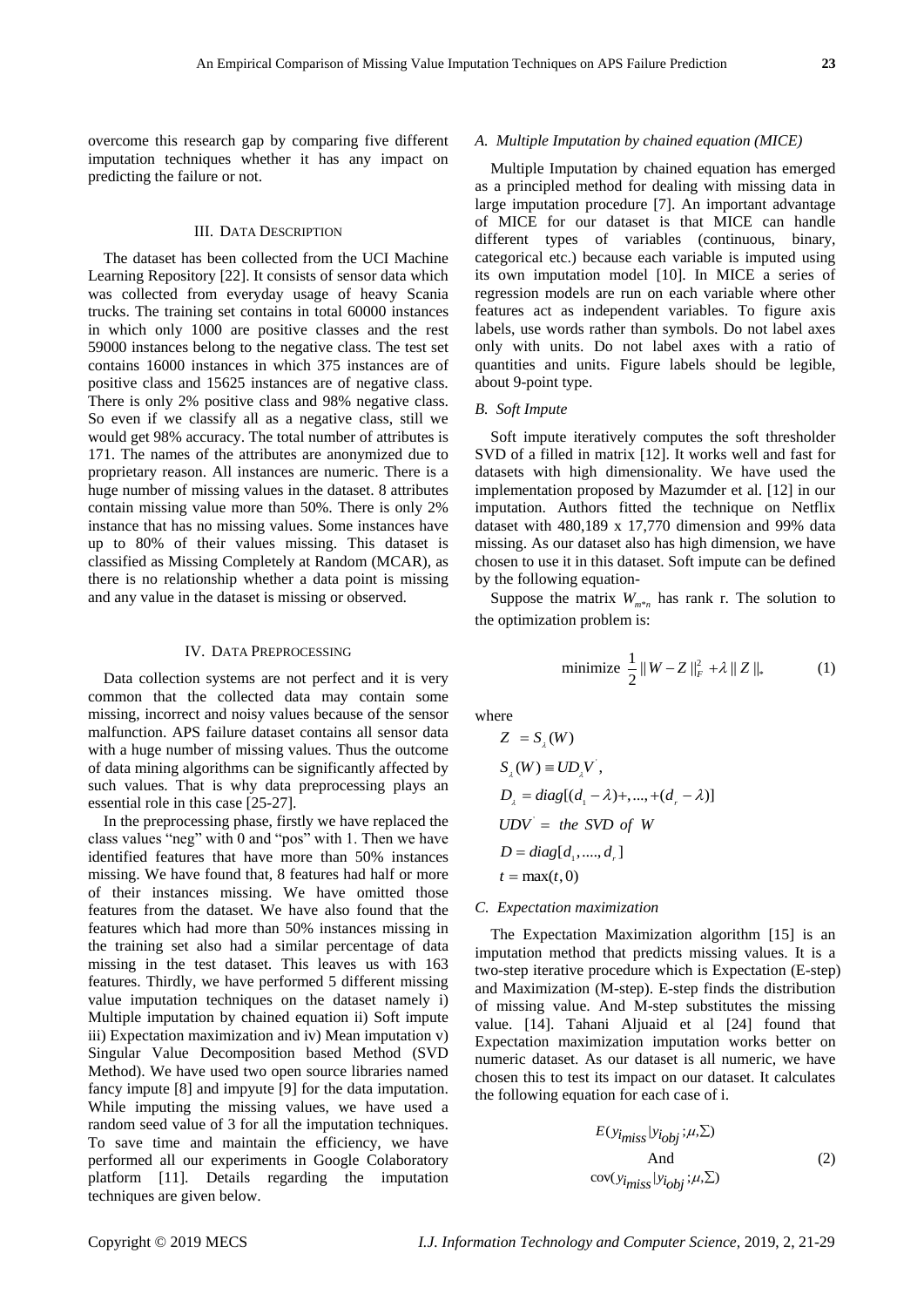The values obtained from the E-step are used` to obtain new values of μ and  $\Sigma$ . The M-step finds the parameter estimates to maximize the complete log-likelihood from the E-step. We chose EM imputation because it preserves the relation between attributes and also produces good results compared to other methods such as mean, Resemblance-based hot-deck imputation, iterated stochastic regression imputation [13, 14].

## *D. Imputation using Mean value*

Mean imputation is a straightforward yet powerful method for handling dataset missing values. This method replaces all the missing values of an attribute with the mean value of that attribute. This technique works on the assumption that the missing values are missing completely at random (MCAR) which satisfies our dataset.

## *E. Singular value decomposition*

SVD imputation is based on Eigen values. This method uses the singular value decomposition method to obtain a set of mutually orthogonal expression patterns that can be linearly combined to approximate the missing values in a dataset [16]. This pattern can be expressed as follows:

$$
A_{(m^*n)} = U_{(m^*m)} \Sigma (m^*n) V_{(n^*n)}^T
$$
 (3)

Matrix  $v^T$  now contains the dataset whose contribution to the expression in the Eigen space is quantified by corresponding Eigen values on the diagonal of matrix  $\Sigma$ .

### V. METHODOLOGY

This dataset poses a classification problem which is to classify if the failure causes due to APS or not. As our dataset is highly imbalanced, accuracy is not the metric to consider. We compared performances of the classifiers based on reducing the number of false negatives. After preprocessing, we had 5 datasets imputed with the above stated imputation techniques. The main activities we performed in these study are - imputing the missing values using five different imputation techniques, classification on the imbalanced dataset, balancing the dataset, classification on the balanced dataset and finally evaluating and comparing the performances of the classifiers. All the experimental activities have been implemented in the Python programming environment. We have used the Python machine learning library named Scikit-learn [17] for all our implementation of the classification algorithms.

#### *A. Classification*

For classification purpose, we chose five different classifiers from different categories.

#### *a. Naïve bayes:*

Naive Bayes is a simple probabilistic classifier based on Bayes theorem. The reason behind choosing Naive Bayes is that it works better when the dimension of input is high in a dataset. Na we Bayes algorithm can be described by the following equation:

$$
P(c | x) = P(x | c)P(c)P(x)
$$
 (4)

where

 $P(c|x)$  is the following probability of class. P(c) is the prior probability of class.  $P(x|c)$  is the likelihood which is the probability of predictor given class.  $P(x)$  is the prior probability of predictor.

#### *b. K-Nearest Neighbor (KNN):*

KNN [18] is an instance based lazy learning algorithm which predicts by measuring the distance function between for pairs of observation. KNN algorithm is defined by:

$$
Y(x) = \frac{1}{k} \sum_{x_i \in N_k(x)} y_i
$$
 (5)

Where  $N_k(x)$  is the neighborhood of x defined by the K closest points  $x_i$  in the training sample. We tuned the K value to be 10 for the prediction.

#### *c. Random Forest:*

Random Forest [19] is a popular tree-based algorithm that randomly builds multiple decision trees and merges them together to create a more accurate tree.

### *d. Support vector machine:*

SVM [20] is a discriminative classifier that works by separating data points by a hyperplane. In other words, it is a supervised classification algorithm that given a training data will produce an optimal hyperplane upon which test data will be categorized. The hyperplane function can be written as:

$$
\int (x) = h(x)^T \beta + \beta_0 \tag{6}
$$

where  $\alpha_0$ ,  $\beta_0$  can be determined by solving  $\int (x)$ .

#### *e. Gradient boosting tree (GBM):*

The GBM [21] is an ensemble learning method, which constructs a predictive model by an additive expansion of sequentially fitted weak learners to minimize the loss function.

## *B. Balancing the dataset and further classification*

We have used random under-sampling on all the imputed datasets to balance them. After balancing each dataset consisted of 2000 instances where each class had 1000 instances. After that, we used the previous classification again on the new datasets.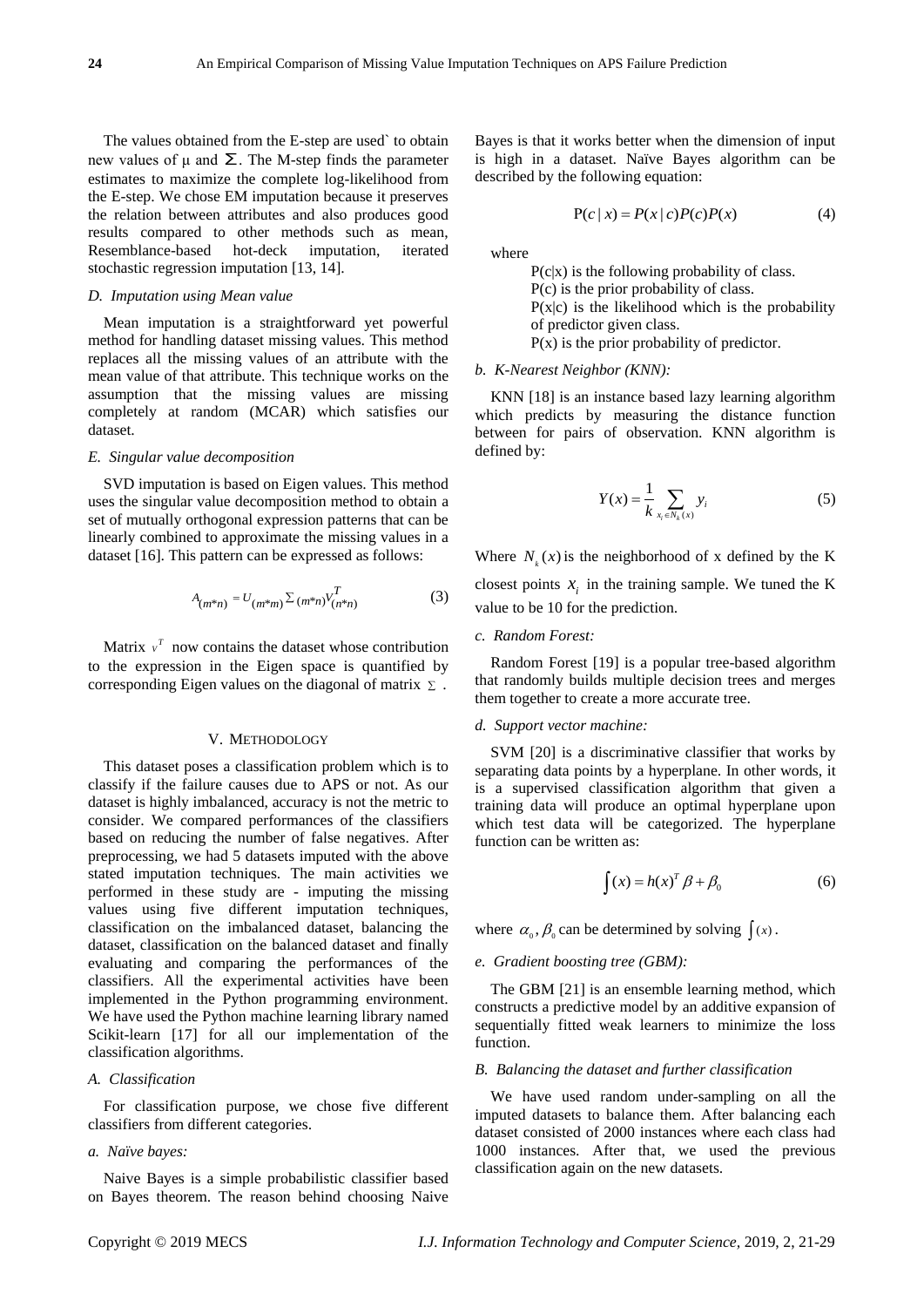#### *C. Description of the overall description*

Here, Fig. 1 represents the methodology of our APS failure prediction. First, we processed our data using some imputation technique. It gave us a balanced data.

Then we applied different classifiers. Lastly, we evaluate the results based on accuracy, True Positive, True Negative, False Positive and False Negative.



Fig.1. Overall workflow

## *D. Evaluation*

We have used two evaluation metrics for evaluating the classification results namely the confusion matrix and the accuracy score. But we prioritized the confusion matrix, as we tried to reduce false negative (FN). Here the false negative means data that supposed to be classified as a failure caused by the APS system but identified for other reasons. The least false negative we get in Mean missing value imputation technique. Fig. 2 describes the mechanism of the confusion matrix.

- 1) True Positives (TP)- Model correctly predicts the positive class.
- 2) False Positives (FP) Model incorrectly predicts the positive class.
- 3) True negatives (TN) Model correctly predicts negative class.
- 4) False negatives (FN) Model incorrectly predicts negative class.



Fig.2. Confusion Matrix

#### VI. RESULT ANALYSIS

The primary objective of this paper is to compare the impact of five different imputation techniques over five different classification algorithms. In the preprocessing and methodology section, we briefly discussed the five imputation techniques and classification algorithms.

Table 1 shows the result of 5 imputation techniques on the actual dataset before handling the imbalanced class problem. Results show that the Naive Bayes algorithm produced the least false negative values consistently for all the imputation techniques. For iterative SVD imputation, Naive Bayes algorithm correctly predicted 336 of the 375 APS failures in the test set with 96.3875% accuracy. KNN classifier performed worst across all the imputation techniques producing the most FN and least accuracy. For all the imputation techniques KNN classifier performed the worst.

Fig. 3 shows a comparative visualization between the false negative values of all classifiers for the actual dataset. It shows that except the Soft Impute technique, all other imputation techniques yield better results for the Naive Bayes classifier.

Table 2 shows the result after applying random undersampling. Results show that for all the imputation techniques random forest performed significantly better than other classifiers. For MICE imputation technique random forest algorithm correctly predicted 367 of the test sets with 94.79% accuracy. Although for soft impute, Naive Bayes classifier predicted 372 of the 375 negative classes correctly, it has only 33.375% accuracy. So it was not considered as a good model.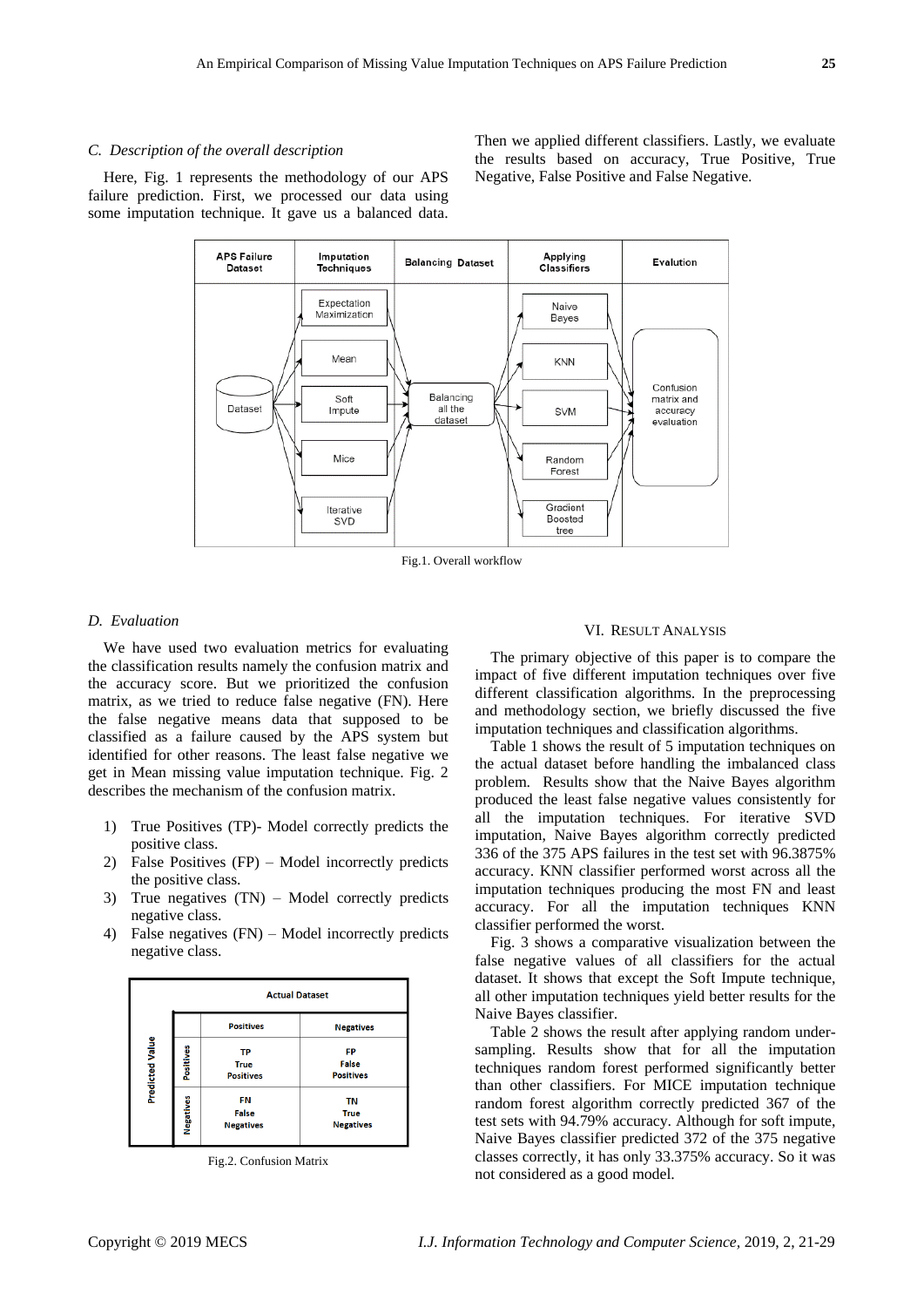| <b>Imputation Technique</b>     | Classifier                   | True Negative | <b>False Positive</b> | <b>False Negative</b> | <b>True Positive</b> | Accuracy |
|---------------------------------|------------------------------|---------------|-----------------------|-----------------------|----------------------|----------|
| <b>Expectation Maximization</b> | Naive Bayes                  | 14962         | 663                   | 40                    | 335                  | 95.61    |
|                                 | <b>KNN</b>                   | 15596         | 29                    | 247                   | 128                  | 98.275   |
|                                 | <b>SVM</b>                   | 15612         | 13                    | 297                   | 78                   | 98.06    |
|                                 | <b>Random Forest</b>         | 15609         | 16                    | 143                   | 232                  | 99.006   |
|                                 | <b>Gradient Boosted Tree</b> | 15542         | 83                    | 109                   | 266                  | 98.8     |
|                                 | Naive Bayes                  | 15032         | 593                   | 41                    | 334                  | 96.04    |
|                                 | <b>KNN</b>                   | 15600         | 25                    | 305                   | 70                   | 97.94    |
| Mean Imputation                 | <b>SVM</b>                   | 15562         | 63                    | 188                   | 187                  | 98.43    |
|                                 | <b>Random Forest</b>         | 15602         | 23                    | 133                   | 242                  | 99.025   |
|                                 | <b>Gradient Boosted Tree</b> | 15540         | 85                    | 123                   | 252                  | 98.7     |
|                                 | Naive Bayes                  | 15575         | 50                    | 352                   | 23                   | 97.49    |
| Soft Impute                     | <b>KNN</b>                   | 15614         | 11                    | 284                   | 91                   | 98.15    |
|                                 | <b>SVM</b>                   | 15620         | 5                     | 272                   | 103                  | 98.26    |
|                                 | Random Forest                | 15458         | 167                   | 198                   | 177                  | 97.71    |
|                                 | <b>Gradient Boosted Tree</b> | 15313         | 312                   | 224                   | 151                  | 96.65    |
| <b>MICE</b>                     | Naive Bayes                  | 15169         | 456                   | 41                    | 334                  | 96.89    |
|                                 | <b>KNN</b>                   | 15597         | 28                    | 272                   | 103                  | 98.13    |
|                                 | <b>SVM</b>                   | 15585         | 40                    | 129                   | 246                  | 98.94    |
|                                 | <b>Random Forest</b>         | 15609         | 16                    | 144                   | 231                  | 99       |
|                                 | <b>Gradient Boosted Tree</b> | 15513         | 112                   | 127                   | 248                  | 98.51    |
| <b>Iterative SVD</b>            | Naive Bayes                  | 15086         | 539                   | 39                    | 336                  | 96.3875  |
|                                 | <b>KNN</b>                   | 15567         | 58                    | 270                   | 105                  | 97.95    |
|                                 | <b>SVM</b>                   | 14404         | 1221                  | 173                   | 202                  | 91.2875  |
|                                 | <b>Random Forest</b>         | 15597         | 28                    | 139                   | 236                  | 98.95    |
|                                 | <b>Gradient Boosted Tree</b> | 15499         | 126                   | 130                   | 245                  | 98.4     |

Table 1. Performance of Classifiers on Actual Dataset





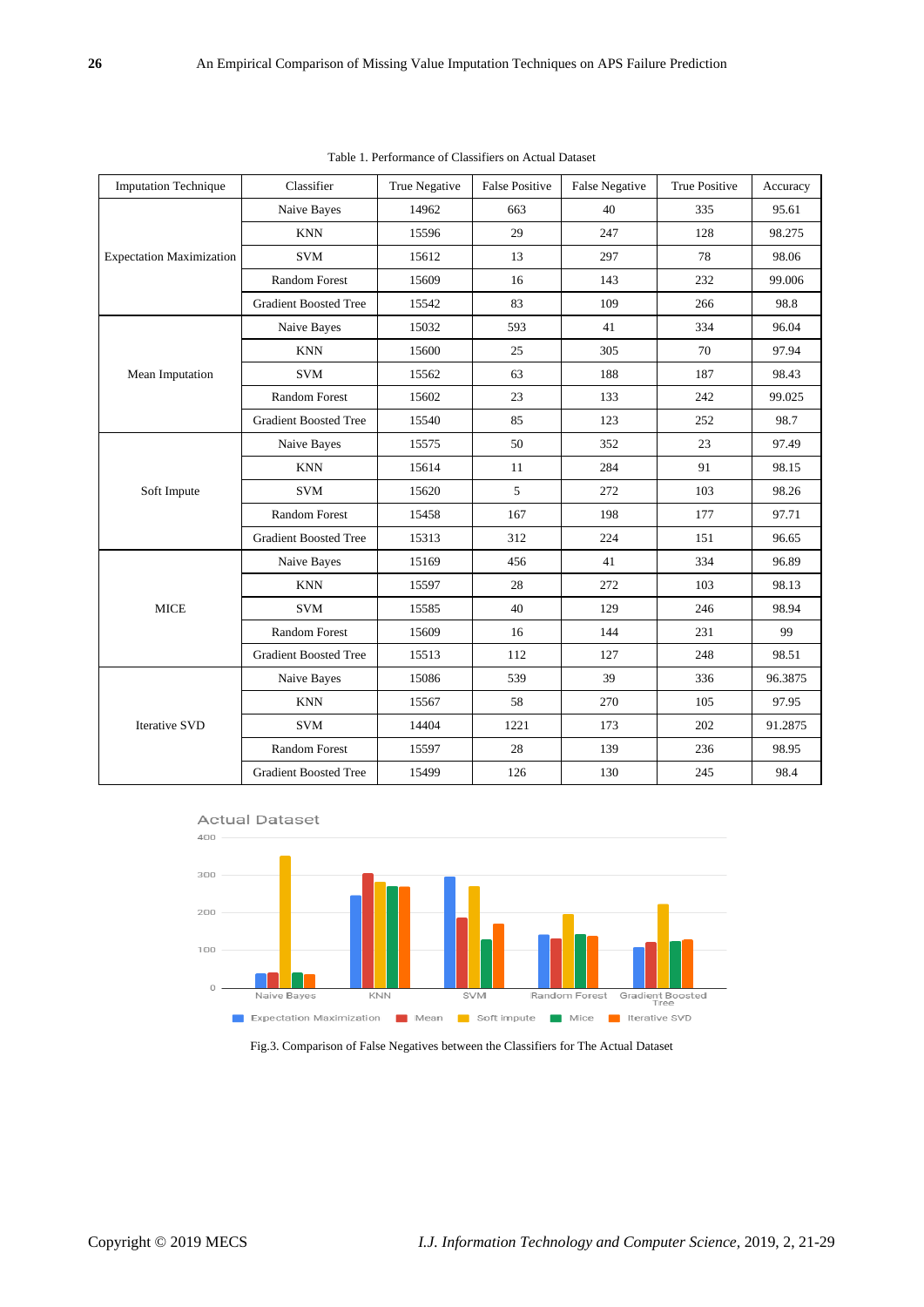

| Fig. 4 shows a comparative visualization between the       |  |  |  |  |  |
|------------------------------------------------------------|--|--|--|--|--|
| false negative values of all classifiers for the balanced  |  |  |  |  |  |
| (under-sampled) dataset. It shows that balancing the       |  |  |  |  |  |
| dataset resulted in a significant performance increase on  |  |  |  |  |  |
| the classifiers. All the imputation techniques with the    |  |  |  |  |  |
| Random Forest classifier yield consistently better results |  |  |  |  |  |
| for the balanced dataset.                                  |  |  |  |  |  |

Finally, for both the actual dataset and balanced dataset the Soft impute gave the worst results consistently, whereas the MICE imputation technique shows the highest impact for producing the best results.

### VII. CONCLUSION

Proper classification of failure in Scania trucks is very important for the vehicle industry as those heavy trucks are used on a daily basis. So they need to be well maintained and if we can properly predict whether the

| Copyright © 2019 MECS |  |
|-----------------------|--|
|                       |  |

Table 2. Performance of Classifiers after Under-Sampling

Fig.4. Comparison of False Negatives between the Classifiers for Under-Sampled Dataset.

| <b>Imputation Technique</b>     | Classifier                   | True Negative | <b>False Positive</b> | False Negative | True Positive | Accuracy |
|---------------------------------|------------------------------|---------------|-----------------------|----------------|---------------|----------|
| <b>Expectation Maximization</b> | Naive Bayes                  | 14600         | 1025                  | 33             | 342           | 93.39    |
|                                 | <b>KNN</b>                   | 14496         | 1129                  | 27             | 348           | 92.77    |
|                                 | <b>SVM</b>                   | 11810         | 3815                  | 8              | 367           | 76.1     |
|                                 | <b>Random Forest</b>         | 14758         | 867                   | 10             | 365           | 94.51    |
|                                 | <b>Gradient Boosted Tree</b> | 14460         | 1165                  | 28             | 347           | 92.54    |
| Mean Imputation                 | Naive Bayes                  | 15128         | 497                   | 35             | 340           | 96.675   |
|                                 | <b>KNN</b>                   | 14888         | 737                   | 28             | 347           | 95.21    |
|                                 | <b>SVM</b>                   | 12082         | 3543                  | 56             | 319           | 77.5     |
|                                 | <b>Random Forest</b>         | 14854         | 771                   | 9              | 366           | 95.125   |
|                                 | <b>Gradient Boosted Tree</b> | 14555         | 1070                  | 24             | 351           | 93.1625  |
| Soft Impute                     | Naive Bayes                  | 4968          | 10657                 | 3              | 372           | 33.375   |
|                                 | <b>KNN</b>                   | 15186         | 439                   | 40             | 335           | 97       |
|                                 | <b>SVM</b>                   | 15495         | 130                   | 75             | 300           | 98.71    |
|                                 | <b>Random Forest</b>         | 15037         | 588                   | 35             | 340           | 96.1     |
|                                 | <b>Gradient Boosted Tree</b> | 13504         | 2121                  | 109            | 266           | 86.06    |
| <b>MICE</b>                     | Naive Bayes                  | 15126         | 499                   | 37             | 338           | 96.65    |
|                                 | <b>KNN</b>                   | 14796         | 829                   | 27             | 348           | 94.65    |
|                                 | <b>SVM</b>                   | 10863         | 4762                  | 95             | 280           | 69.64    |
|                                 | <b>Random Forest</b>         | 14799         | 826                   | 8              | 367           | 94.79    |
|                                 | <b>Gradient Boosted Tree</b> | 14769         | 856                   | 29             | 352           | 94.5     |
| <b>Iterative SVD</b>            | Naive Bayes                  | 14866         | 759                   | 34             | 341           | 95.04375 |
|                                 | <b>KNN</b>                   | 14796         | 829                   | 22             | 353           | 94.68125 |
|                                 | <b>SVM</b>                   | 13952         | 1673                  | 79             | 296           | 89.05    |
|                                 | <b>Random Forest</b>         | 14874         | 751                   | 10             | 365           | 95.24375 |
|                                 | <b>Gradient Boosted Tree</b> | 14159         | 1466                  | 23             | 352           | 90.69375 |
|                                 |                              |               |                       |                |               |          |

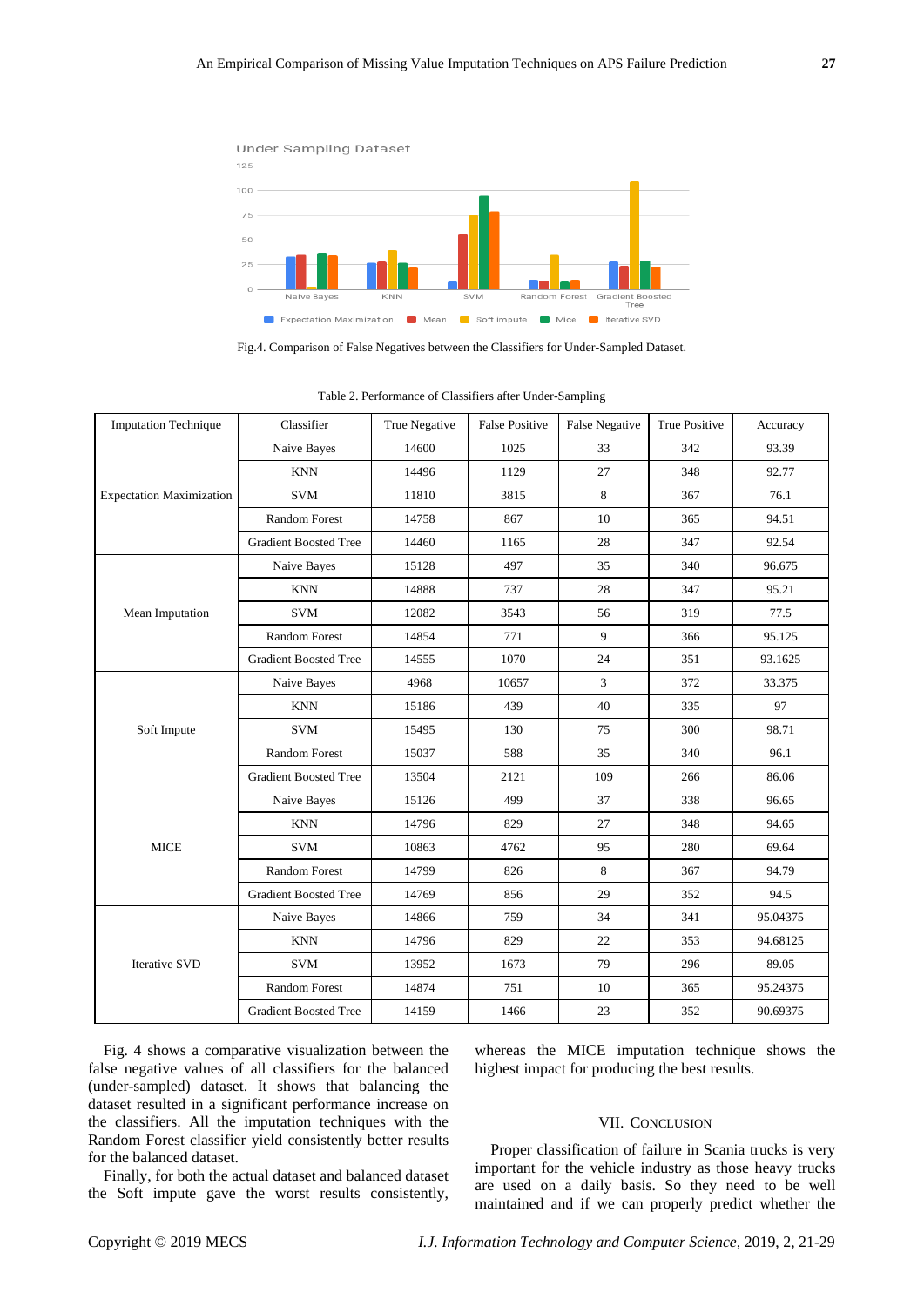reason of failure is for the APS system, it can reduce the maintenance cost by isolating failed components.

However, accomplishing this task was challenging as the dataset contained a huge number of missing values and was highly imbalanced with only 2% positive class and 98% negative class. We analyzed the impact of different imputation techniques on this dataset and performed an empirical comparative analysis to find the best technique. Five modern imputation techniques namely: Random Imputation, Expectation Maximization, MEAN, Soft Impute and MICE imputation were applied to impute the missing values. We analyzed the classification performance of five classification algorithms namely: Naive Bayes, KNN, SVM, Random Forest, and Gradient Boosted Tree on the imputed dataset. We found that MEAN impute technique worked best for handling missing values. We also found that for the actual dataset Naive Bayes produced the least false negative (=39) and Random Forest produced highest 99.025% accuracy. After balancing the dataset Random Forest produced the least number of false negatives  $(=3)$ and the Soft impute with SVM produced the highest accuracy of 98%. These findings imply that imputing and balancing the dataset resulted in a significant performance increase on the classifiers. However, overall the least impactful imputation technique was soft impute. In the IDA 2016 competition, the winner scored 9920 points with 542 false positives and 9 false negatives [1]. The runner-up scored 10900 points with 490 false positives and 12 false negatives. And the second runnerup scored 11480 points with 398 false positives and 15 false negatives. Our best score was 12210 with 826 false positives and 8 false negatives using the MICE imputation along with Random Forest Classifier. Our false negative score is better than the top contender from the competition. In our future work, we will focus on different feature selection techniques and also apply deep learning techniques to classify the APS failure for more accurate results.

#### **REFERENCES**

- [1] Costa, Camila Ferreira, and Mario A. Nascimento. "Ida 2016 industrial challenge: Using machine learning for predicting failures." International Symposium on Intelligent Data Analysis. Springer, Cham, 2016.
- [2] Cerqueira, V for, et al. "Combining Boosted Trees with Metafeature Engineering for Predictive Maintenance." International Symposium on Intelligent Data Analysis. Springer, Cham, 2016.
- [3] Gondek, Christopher, Daniel Hafner, and Oliver R. Sampson. "Prediction of failures in the air pressure system of scania trucks using a random forest and feature engineering." International Symposium on Intelligent Data Analysis. Springer, Cham, 2016.
- [4] Ozan, Ezgi Can, et al. "An Optimized k-NN Approach for Classification on Imbalanced Datasets with Missing Data." International Symposium on Intelligent Data Analysis. Springer, Cham, 2016.
- [5] IDA 16: http://ida2016.blogs.dsv.su.se/, Last visit: 5/11/18
- [6] Air Brakes: https://www.britannica.com/technology/airbrake, Last visit: 5/12/18
- [7] Azur, Melissa J., et al. "Multiple imputation by chained equations: what is it and how does it work?." International journal of methods in psychiatric research 20.1 (2011): 40-49.
- [8] Open source Fancy impute library for scikit learn by ishkndar: https://github.com/iskandr/fancyimpute, Last Visit: 6/23/18
- [9] Open source Impyute library for scikit learn by eltonlowhttps://github.com/eltonlaw/impyute, Last Visit: 6/24/18
- [10] White, Ian R., Patrick Royston, and Angela M. Wood. "Multiple imputation using chained equations: issues and guidance for practice." Statistics in medicine 30.4 (2011): 377-399.
- [11] GoogleColaboratory: https://colab.research.google.com/, Last Visit: 8/25/18
- [12] Mazumder, Rahul, Trevor Hastie, and Robert Tibshirani. "Spectral regularization algorithms for learning large incomplete matrices." Journal of machine learning research 11.Aug (2010): 2287-2322.
- [13] Gold, Michael Steven, and Peter M. Bentler. "Treatments of missing data: A Monte Carlo comparison of RBHDI, iterative stochastic regression imputation, and expectation-maximization." Structural Equation Modeling 7.3 (2000): 319-355.
- [14] Grace-Martin, K. "EM imputation and missing data: Is men imputation really so terrible?[Web log post]." (2009).
- [15] Do, Chuong B., and Serafim Batzoglou. "What is the expectation maximization algorithm?." Nature biotechnology 26.8 (2008): 897.
- [16] Troyanskaya, Olga, et al. "Missing value estimation methods for DNA microarrays." Bioinformatics 17.6 (2001): 520-525.
- [17] Pedregosa, Fabian, et al. "Scikit-learn: Machine learning in Python." Journal of machine learning research 12.Oct (2011): 2825-2830.
- [18] Hastie, Tibshirani, and R. Tibshirani. "& Friedman, J.(2008). The Elements of Statistical Learning; Data Mining, Inference and Prediction."
- [19] Breiman, Leo. "Random forests." Machine learning 45.1 (2001): 5-32.
- [20] Zhang, Tong. "An introduction to support vector machines and other kernel-based learning methods." AI Magazine 22.2 (2001): 103.
- [21] Chen, Yifei, et al. "A gradient boosting algorithm for survival analysis via direct optimization of concordance index." Computational and mathematical methods in medicine 2013 (2013). [22] https://archive.ics.uci.edu/ml/datasets/APS+Failure+at+Sc ania+Trucks Last visit: 5/20/18
- [22] Biteus, Jonas, and Tony Lindgren. "Planning Flexible Maintenance for Heavy Trucks using Machine Learning Models, Constraint Programming, and Route Optimization." SAE International Journal of Materials and Manufacturing 10.2017-01-0237 (2017): 306-315.
- [23] Chawla, Nitesh V., et al. "SMOTE: synthetic minority over-sampling technique." Journal of artificial intelligence research 16 (2002): 321-357.
- [24] Aljuaid, Tahani, and Sreela Sasi. "Proper imputation techniques for missing values in data sets." *Data Science and Engineering (ICDSE), 2016 International Conference on*. IEEE, 2016.
- [25] M. G. Rahman, M. Z. Islam, Missing value imputation using decision trees and decision forests by splitting and merging records: Two novel techniques, Knowledge-Based Systems 53 (2013) 51–65.
- [26] X. Zhu, S. Zhang, Z. Jin, Z. Zhang, Z. Xu, Missing value estimation for mixed-attribute data sets, IEEE